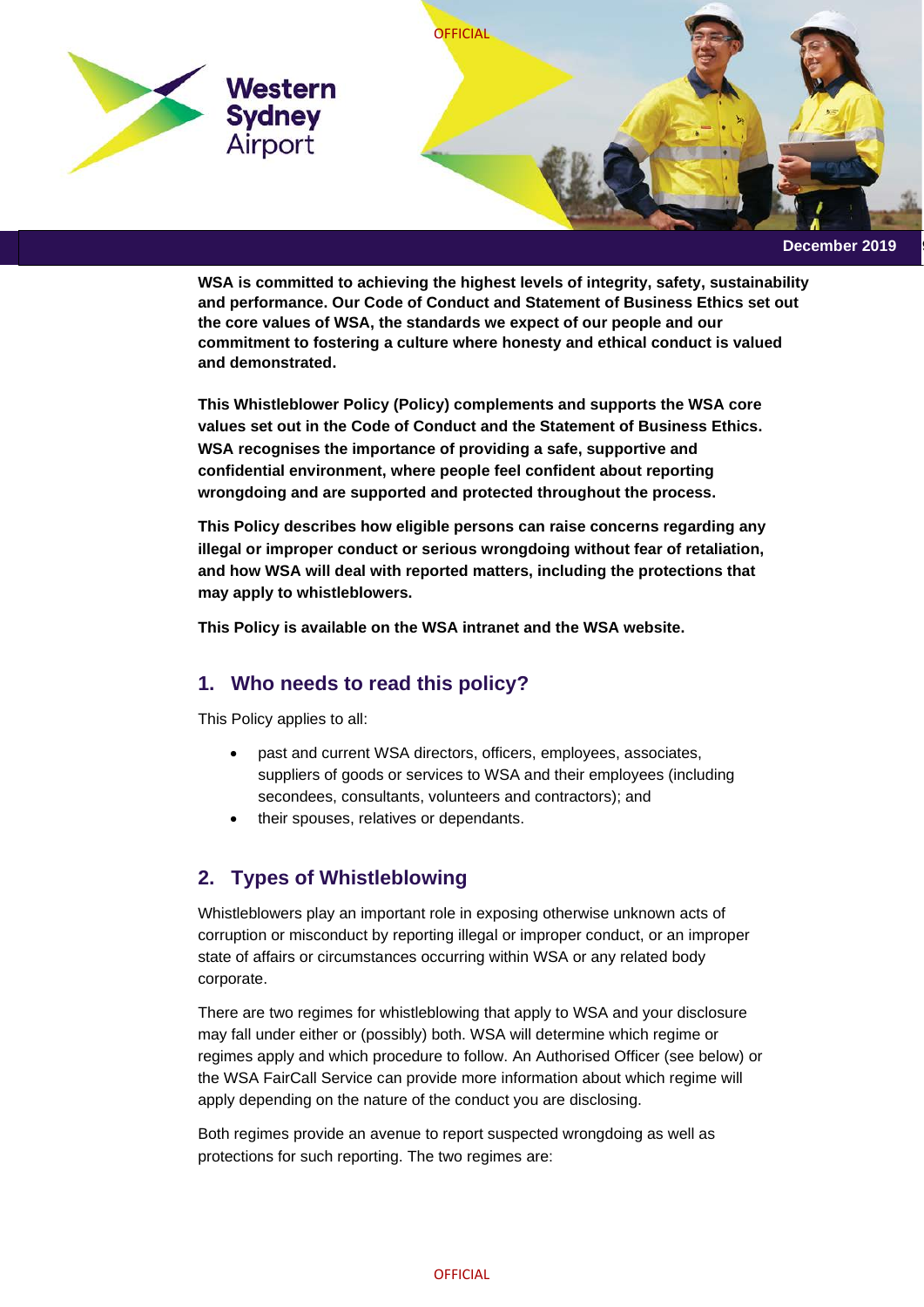

## **The PID Act Regime**

The *Public Interest Disclosure Act 2013* (**PID Act**) sets out a regime for public officials to report suspected wrongdoing and maladministration in the Commonwealth public sector; and

### **The Whistleblower Protection Scheme**

The *Corporations Act 2001* (Cth) and the *Tax Administration Act 1953* (Cth) set out a regime for employees and other people to make a disclosure (**Whistleblower Protection Scheme**).

This Policy applies to both types of whistleblowing. The regimes do have similarities but there are some important differences (including who is authorised to receive a disclosure for it to qualify for protection) as well as the sort of conduct that falls under each regime.

If the PID Act Regime or Whistleblower Protection Scheme do not apply, for employees, any concerns that are raised by you will be handled in accordance with WSA's Workplace Grievance Policy. For non-employees, WSA may allocate the concern to the most appropriate officer within WSA to determine how the matter may be dealt with.

# **3. Reportable or Disclosable Conduct**

Conduct which is reportable or disclosable and benefits from the protections under the PID Act Regime or Whistleblower Protection Scheme is described as a "disclosable matter" (**disclosable matter**) when made by an "eligible whistleblower".

Under the PID Act Regime, a disclosable matter may be made by a current or former "public official" that includes:

- an employee of WSA;
- a director of WSA;
- individuals and organisations (and their subcontractors) that provide goods and services under a contract with WSA or under a contract for and on behalf of WSA ("contracted services providers"); or
- officers and employees of contracted service providers,

about a disclosable matter. Under the PID Act Regime a disclosable matter is conduct that is illegal, improper, unethical or in breach of WSA's corporate policies. It includes conduct that:

- contravenes a Commonwealth, State or Territory law, or a foreign law that applies;
- perverts the course of justice;
- is corrupt;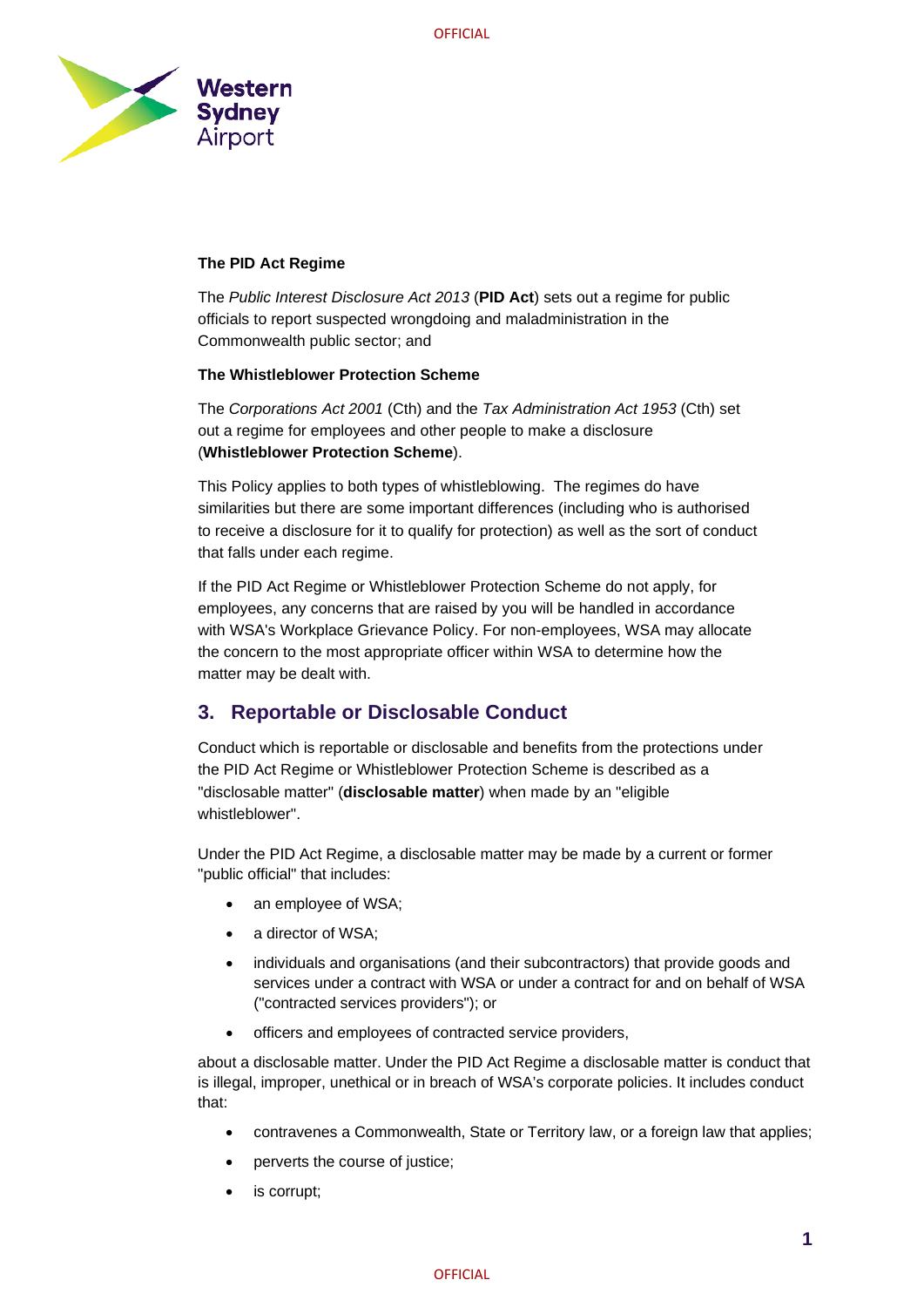

- is an abuse of public trust;
- results in wastage of public money or property;
- involves fabrication, falsification, plagiarism or deception relating to scientific research, or other misconduct in relation to scientific research, analysis or advice;
- constitutes maladministration, including conduct that is unjust, oppressive or negligent;
- unreasonably results in a risk (or increases a risk) of danger to the health or safety of one or more persons, or the environment; and
- any of the above conduct by a contracted service provider in connection with a contract to provide goods and services to, or on behalf of, WSA.

This also includes conduct engaged in by a public official that involves, or is engaged in for the purpose of, the public official abusing his or her position as a public official or conduct engaged in by a public official that could, if proved, give reasonable grounds for disciplinary action against the public official.

Under the Whistleblower Protection Scheme, an "eligible whistleblower" is either:

- a current or former officer of WSA;
- a current or former employee of WSA;
- a person who supplies goods or services to WSA and current or former employees of those suppliers;
- an individual associate of WSA; or
- either:
	- o in relation to the Corporations Act, a relative, dependant or spouse of a dependant of any of the above individuals; or
	- o in relation to the Tax Administration Act, a spouse, child, dependant, or spouse of a dependant of any of the above individuals,

(a Whistleblower).

Information is a disclosable matter under the Whistleblower Protection Scheme if the Whistleblower has reasonable grounds to suspect that the information disclosed:

- concerns misconduct or an improper state of affairs or circumstances in relation to WSA or one of its related bodies corporate, (where the conduct does not necessarily need to be "unlawful" or a contravention of a particular law to fall within the scope of "misconduct or an improper state of affairs or circumstances")
- indicates that WSA, a related body corporate or any officers or employee has engaged in conduct that:
	- o constitutes an offence against the Corporations Act or other specified financial services legislation;
	- o an offence against other Commonwealth legislation that is punishable by imprisonment for 12 months or more;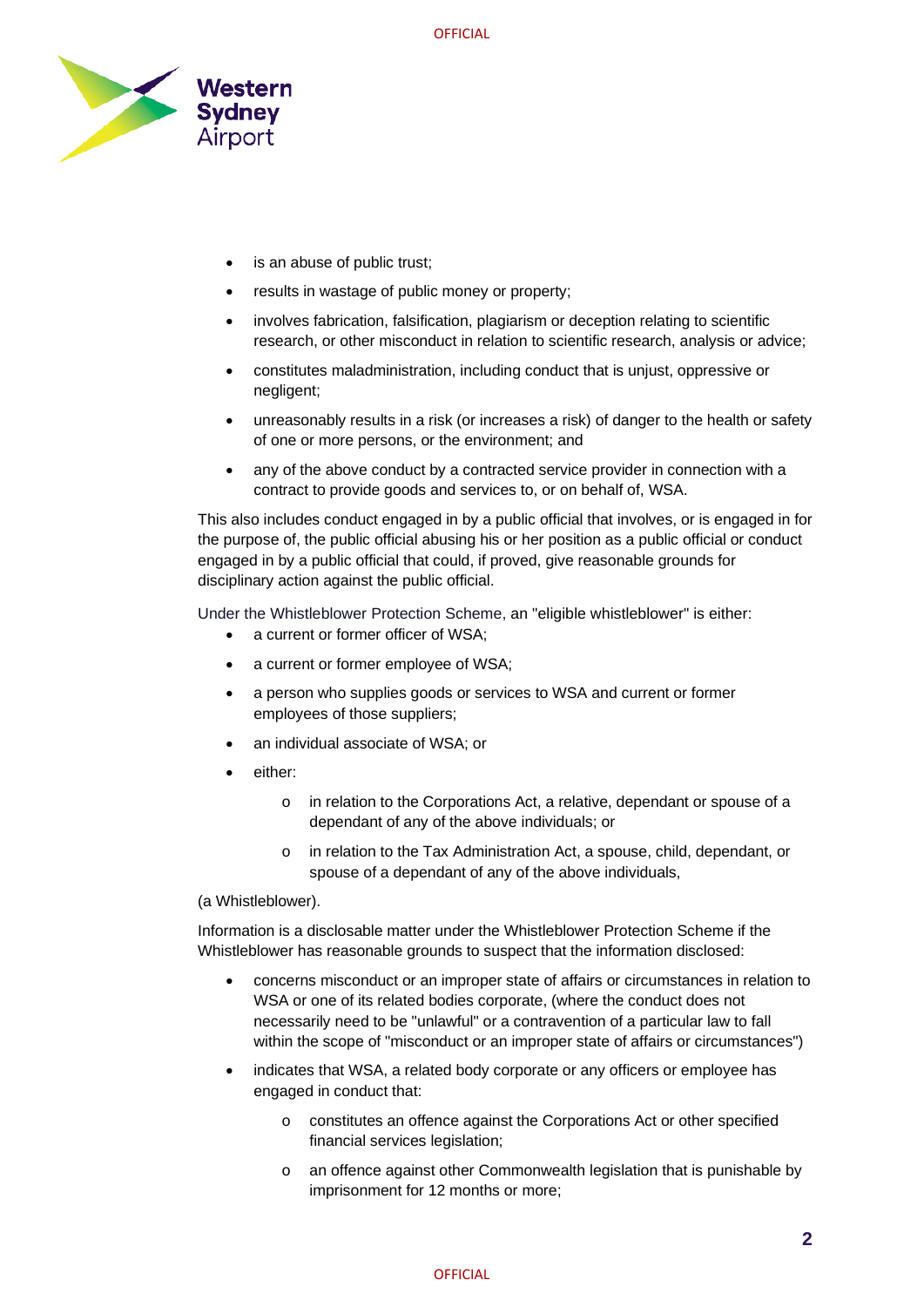

- o represents a danger to the public or the financial system; or
- o is prescribed by regulation.

The misconduct or an improper state of affairs or circumstances can be in respect of tax affairs.

Some examples of disclosable matters include: illegal activities (e.g., theft, drug sales or use, violence, criminal damage to property), fraud, unlawful, corrupt or irregular use of company funds or company practices, financial irregularities, offering or accepting a bribe and harassment, bullying or discrimination.

A disclosable matter also includes any conduct which comprises retaliation against any person who raises concerns of actual or suspected disclosable matters under this Policy or against anyone who helps address a concern raised.

## **4. What you need to know**

WSA relies on its people and others to help maintain and advance its culture of honest and ethical behaviour. If you have reasonable grounds to suspect that WSA, a WSA director, officer, employee, contractor, supplier, tenderer or other person who has business dealings with WSA has engaged in disclosable conduct you are encouraged to report that conduct or raise your concerns in any of the ways that are set out in Section 7 below.

A report may damage the career prospects and reputation of people who are the subject of allegations. It is important therefore that those who make a report under this Policy do so where reasonable grounds exist for suspecting the information is correct.

WSA takes whistleblower claims seriously and will look unfavourably on any deliberate false reports or claims. Making a deliberately false report or claim may be considered a breach of the WSA Code of Conduct and disciplinary action may be taken by WSA against any person who makes a deliberate false claim, including termination of employment or engagement.

# **5. Work related grievances**

For WSA employees, Whistleblowing is not about dealing with a personal work-related grievance. It is about reporting incidences of genuine or perceived illegal or improper conduct. Disclosures relating only to personal work-related grievances do not qualify for protection under the Corporations Act.

Any concerns that do not relate to disclosable conduct can be raised through the WSA Workplace Grievance Policy. Concerns that concern only personal work-related grievances may be allocated to People & Culture to be dealt with. You can seek guidance from the Chief People & Culture Office about personal work-related grievances.

Generally, a personal work-related grievance will include:

- an interpersonal conflict with another employee;
- a decision about your employment, transfer, or promotion;
- a decision about the terms and conditions of your employment such as a salary review of bonus outcomes; and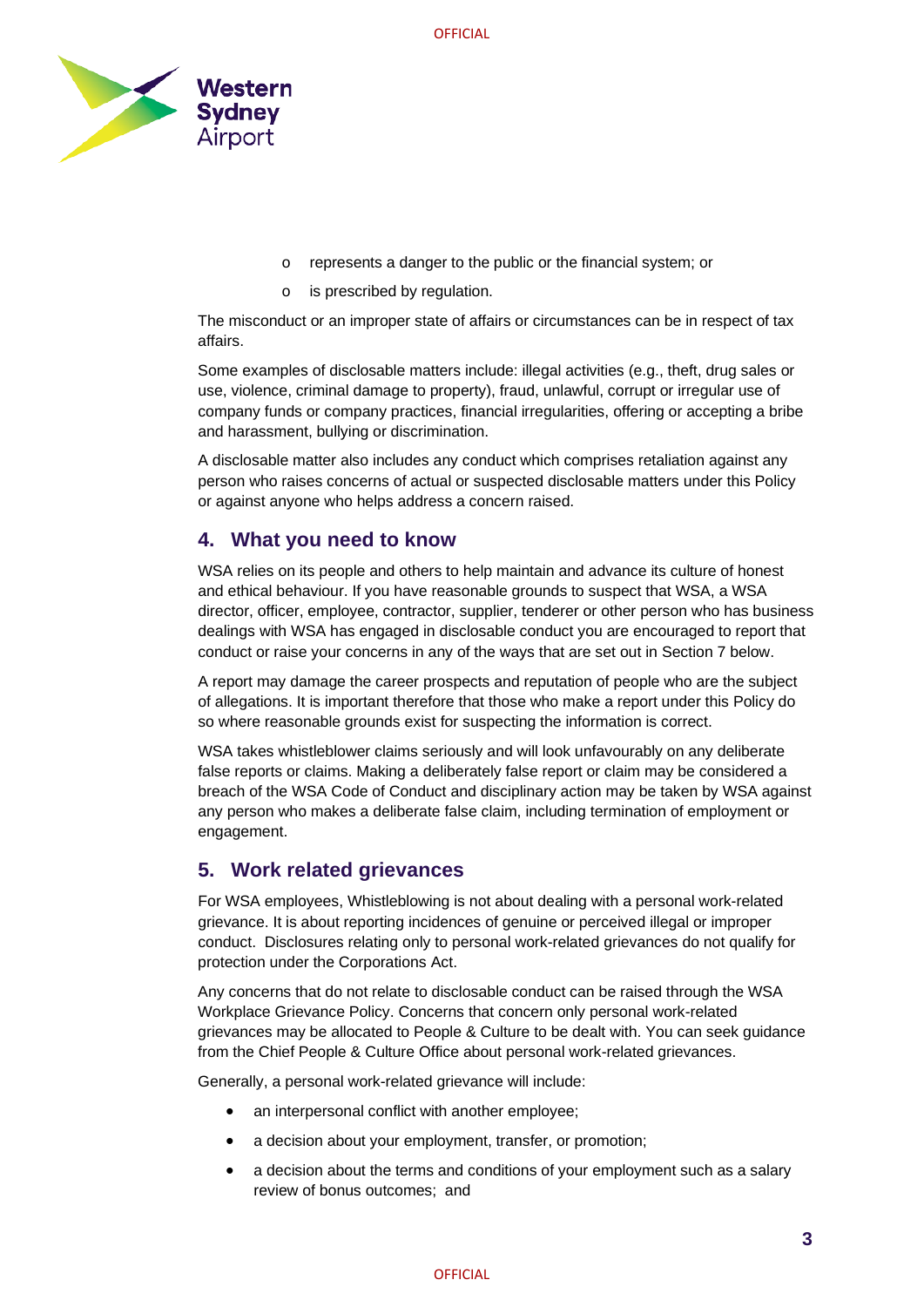

• a decision to suspend or terminate your employment or otherwise discipline you.

You may still be able to access the whistleblower protections if the disclosure is a mixed report that includes information about misconduct or breaches of employment law, or you have suffered from, or are threatened with, detriment for making a disclosure.

You can also access the whistleblower protections if you make a report to your lawyer or seek legal advice or representation about the operation of the whistleblower protections under the Corporations Act.

# **6. What happens to you as a Whistleblower**

If you make a report in accordance with this Policy, you will not be victimised, discriminated against or disadvantaged in your employment or engagement with WSA, even if the report is subsequently determined to be incorrect or not substantiated, so long as you have not knowingly provided information that is false, misleading or dishonest. Protections and support available to whistleblowers are set out in Section [10](#page-9-0) below.

# **7. Making a Report**

WSA has multiple channels available for a person who believes disclosable conduct has occurred, or will occur, and who wishes to report that matter. There is no requirement for disclosures to be made in a particular manner or form.

Reports under this Policy should disclose the grounds for the report and provide full disclosure of all relevant details and any supporting documentation that may be relevant.

WSA encourages you to make a disclosure to an Authorised Officer. This is however not mandatory and WSA accepts that disclosures can be made to various individuals and entities (see Section 7.1 below).

There is a high-level flow chart in Appendix 1 to this Policy that shows the possible avenues.

Nothing in this Policy or any other WSA document prevents you from making a disclosure that will qualify for protection externally to ASIC, APRA, the Commonwealth Ombudsman, the Commissioner of Taxation or other Commonwealth body as prescribed by regulation (depending on the regime that applies to the disclosure), or from talking to an independent lawyer to get legal advice.

Disclosures to a legal practitioner for the purpose obtaining legal advice or representation in relation to the operation of the whistleblower provisions in the Corporations Act are protected (even in the event that the legal practitioner concludes that a disclosure does not relate to disclosable conduct). Lawyers employed by WSA can only act for WSA and cannot provide you with independent legal advice.

#### $7.1$ **Anonymous Disclosures**

A Whistleblower can choose to make a report anonymously and still be protected. You can choose to remain anonymous over the course of an investigation and once it is finalised.

You can adopt a pseudonym for the purpose of your disclosure and/or refuse to answer questions that you feel could reveal your identity at any time.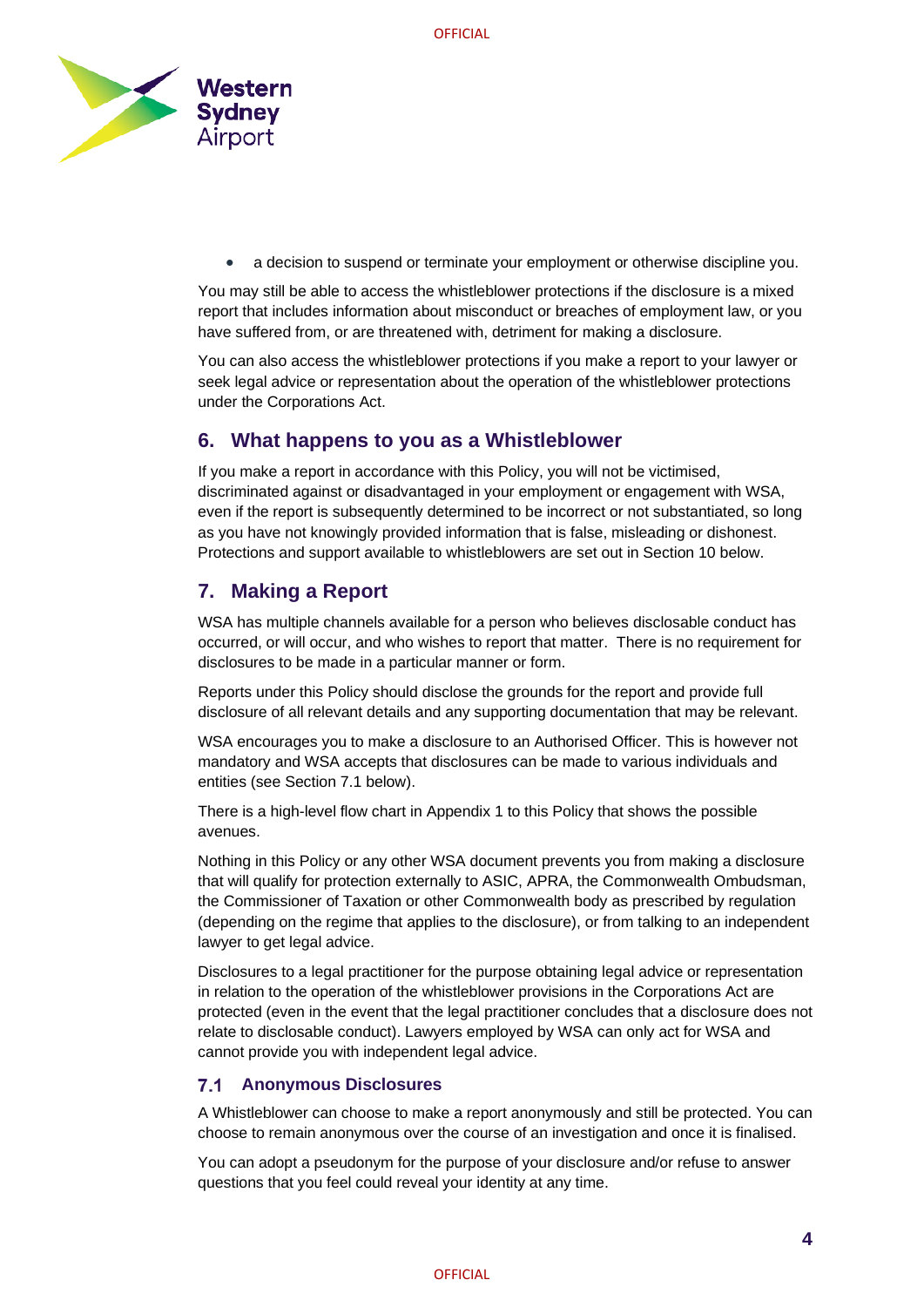

If you do make a disclosure anonymously, WSA ask that you maintain communication with the recipient of your disclosure so that WSA can obtain additional information as required to investigate the matter. WSA may not be able to undertake an investigation if it is not able to contact the Whistleblower.

Once you make a report you must keep the matter confidential and assist the investigation.

WSA also confirms that a Whistleblower who disclose their identity while making a protected disclosure will be afforded confidentiality protections as set out in Section 8.2 below.

## **Recipients of Disclosures**

The role of WSA's "eligible recipients" is to receive disclosures that quality for protection. A disclosure must be made to an "eligible recipient" in order to qualify for protection under the Whistleblower Protection Scheme.

In the first instance, WSA encourages you to make a disclosure to our internal or external "eligible recipients" as that will allow us to address potential wrongdoing as early as possible.

Under the Whistleblower Protection Scheme, you may make a disclosure to any of the following "eligible recipients":

- a senior manager or officer of WSA or a related body corporate (being the directors, company secretary or members of the WSA Executive Leadership Team);
- Authorised Officers (being persons authorised by WSA to accept disclosures);
- an actuary or auditor of WSA or a related body corporate;
- a registered tax agent or officer who has functions or duties that relate to WSA's tax affairs;
- your lawyer; and
- KPMG FairCall (see Section 7.4 below).

Under the PID Act Regime you may also:

- raise any matter with your immediate manager or supervisor. A manager in receipt of a report must take the matter to an Authorised Officer, in accordance with the confidentiality obligations under this Policy; and
- report disclosable conduct to the CEO, as the principal officer of WSA, directly, to the Commonwealth Ombudsman or in some cases to the Inspector-General of Intelligence and Security (*IGIS*).

### (collectively **Recipients**).

If you make a disclosure to a Recipient who is not an Authorised Officer, the Recipient will refer to the disclosure to an Authorised Officer. If you provide your contact details to a Recipient, your identity and contact details will not be provided to the Authorised Officer without your consent.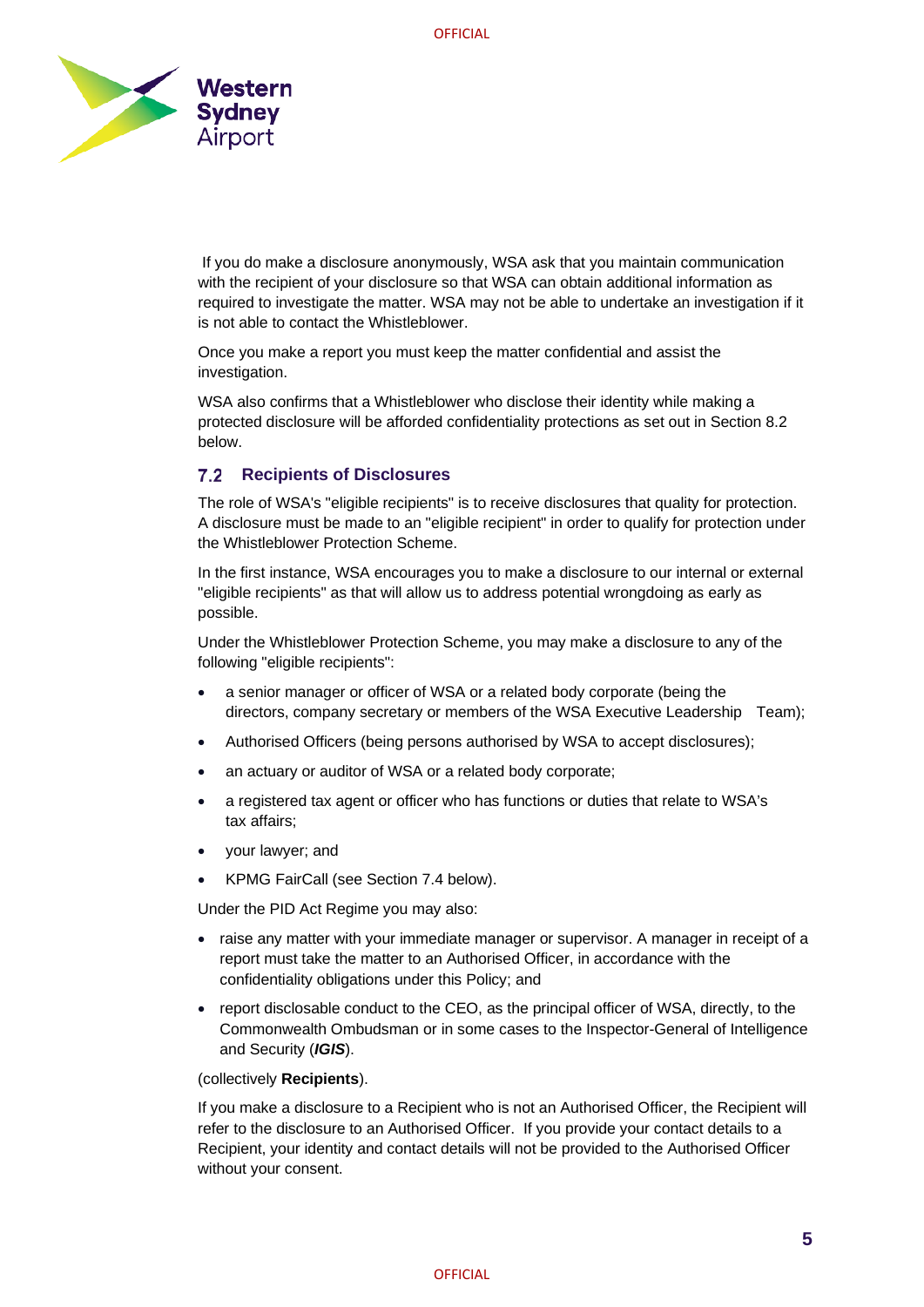

#### **Authorised Officers**   $7.3$

WSA has appointed a number of Authorised Officers who are authorised to receive disclosures under both the PID Act Regime and the Whistleblower Protection Scheme, being:

- the WSA General Counsel;
- the WSA Chief People and Culture Officer; and
- WSA's internal auditor (currently Deloitte).

The contact details for Authorised Officers can be found on the WSA intranet.

The Authorised Officer receiving the disclosure will make an initial assessment and refer the disclosure as appropriate to the Disclosure Committee for investigation (see Section 8.1 below).

Where a disclosure is assessed not to be a Whistleblower Protection Scheme disclosure or PID Act disclosure, the Disclosure Committee will decide how the matter should be responded to.

There are some additional steps that the Authorised Officer and Disclosure Committee will be required to take if the disclosure is under the PID Act Regime. More information about this can be found under the *Procedures for Recipients of PID Act Whistleblower disclosure.* 

### **External Reporting**

Alternatively, a report may be made via the WSA FairCall Service which is a free external hotline and reporting service independently monitored by KPMG.

You can contact the FairCall service in the following ways:

Telephone 1800 764 346

Email [FairCall@kpmg.com.au](mailto:FairCall@kpmg.com.au)

Web <https://www.kpmgfaircall.kpmg.com.au/WSA>

Post:

The FairCall Manager KPMG Forensic PO Box H67 Australia Square Sydney NSW 1213

Fax: +61 2 9335 7466

The FairCall operator will provide the details of the report to the Chief People and Culture Officer in the first instance. Where you provide details of your identity to FairCall those details will only be provided to an appointed Workplace Investigation Officer (the **WIO**) with your consent. A report may be submitted anonymously if you do not wish to disclose your identity to FairCall.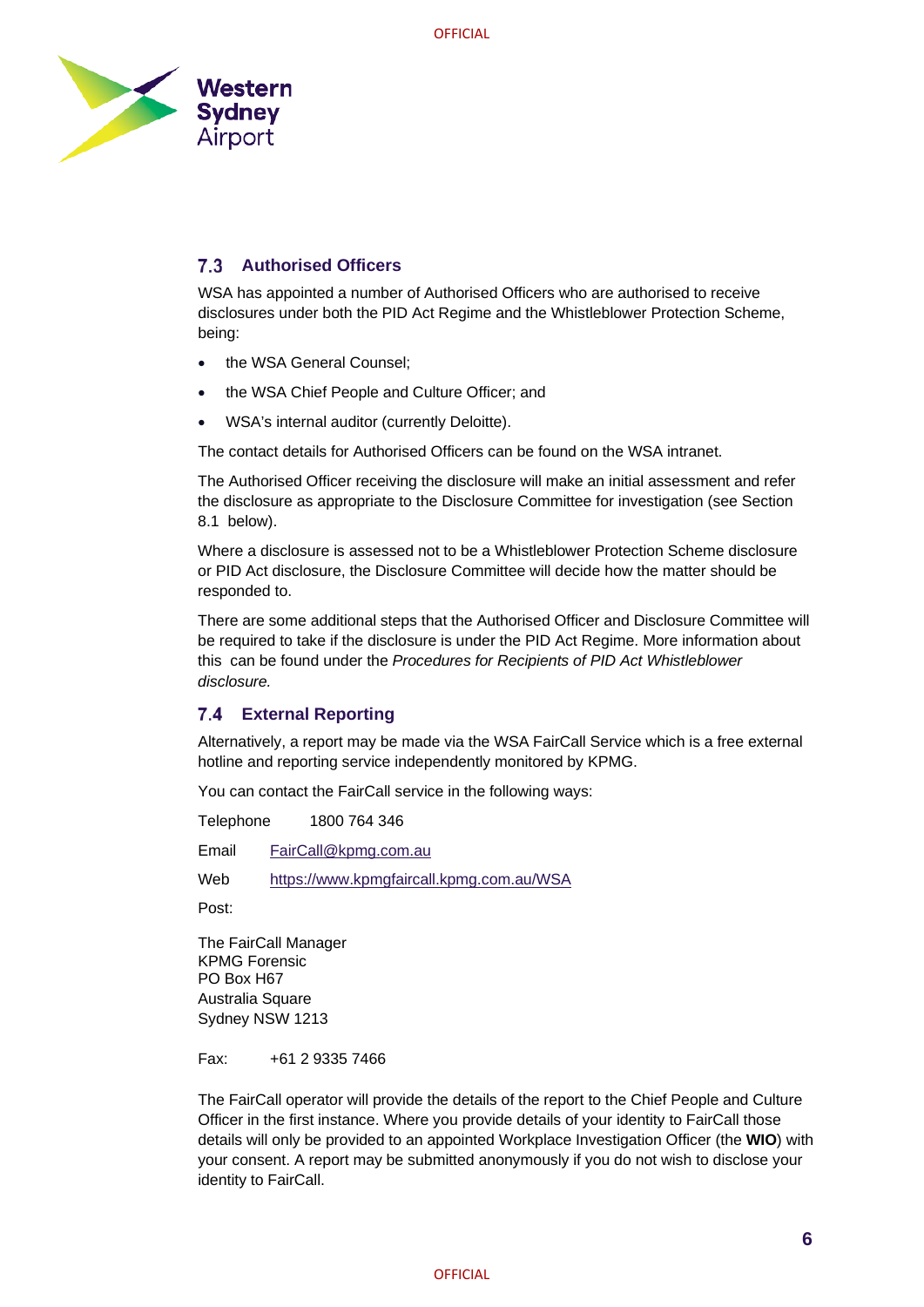

## **Other Avenues**

### **Disclosures to Regulator**

The protections under the Whistleblower Protection Scheme will also apply if you make a qualifying disclosure directly to ASIC, APRA, the Commissioner of Taxation or a prescribed Commonwealth authority. ASIC and APRA have issued information sheets or guides on whistleblowers' rights and protections, which are available on the internet. [Click here](https://www.apra.gov.au/become-a-whistleblower-and-make-a-public-interest-disclosure) to view the ASIC information Sheet. Click here to view the APRA information sheet.

### **Emergency or Public Interest Disclosures**

Under the PID Act Regime, if you believe on reasonable grounds that the information you have concerns a substantial and imminent danger to the health and safety of one or more people or the environment, you may make an emergency disclosure to any person other than a public foreign official so long as the disclosure complies with a number of strict requirements under the PID Act.

Under the Whistleblower Protection Scheme, an emergency disclosure or 'public interest disclosure' may be made to journalists and members of parliament and qualify for protection but only if the Whistleblower complies with a number of strict requirements.

It is important to understand the criteria for making a public interest or emergency disclosure under the Whistleblower Protection Scheme. A disclosure must have previously been made to ASIC, APRA or other prescribed body and written notice provided to that body to which the disclosure was made.

In the case of a public interest disclosure, at least 90 days must have passed since the previous disclosure and the Whistleblower must not have reasonable grounds to be believe that action is being taken or has been taken.

You should contact an independent legal adviser before making such a disclosure.

# **8. Investigating Disclosable Conduct**

#### **How WSA will handle and investigate disclosures**  $8.1$

WSA takes all protected disclosures seriously and where appropriate will investigate protected disclosures that are reported to an eligible recipient. All investigations will be conducted fairly.

Once the Authorised Officer assesses the disclosure and decides whether a protection regime or regimes apply, the Authorised Officer will, within 48 hours, refer the matter to the Disclosure Committee. In referring matters to the Disclosure Committee, the Authorised Officer will have regard to the confidentiality obligations at Section 10.1.

The Disclosure Committee consists of the General Counsel, Chief People and Culture Officer, the CEO and the Internal Auditor. If considered appropriate the Disclosure Committee will appoint a member of the Disclosure Committee or other appropriately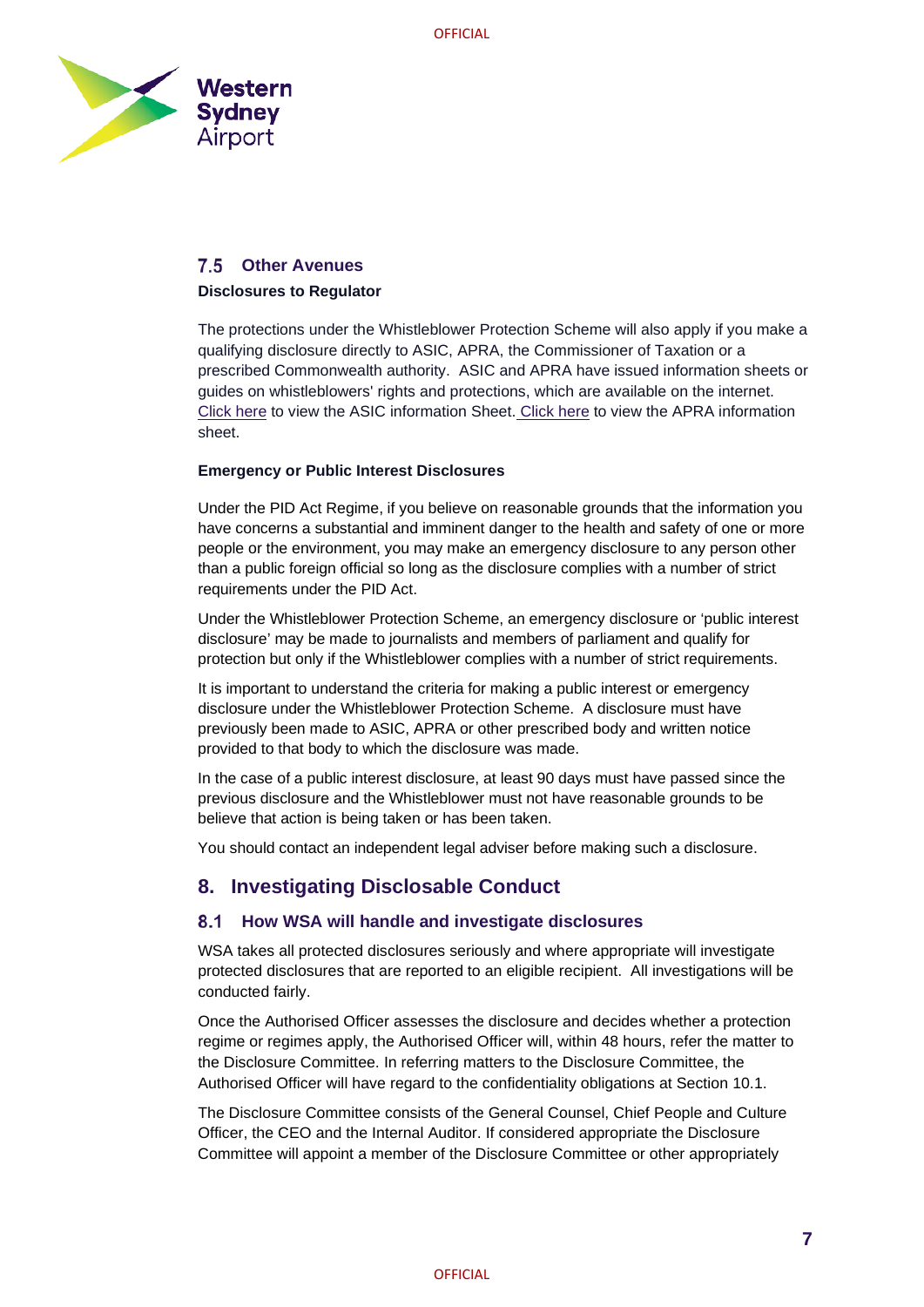

qualified person to investigate and decide on the response to disclosures made under this Policy (the **WIO**).

The WIO will also assess the risk of detriment against the Whistleblower and take reasonable action to protect the Whistleblower from risk of detriment. .

The WIO will then implement strategies to control the risk and will re-evaluate the risk as required.

The WIO will carry out the disclosure investigation in a timely manner, having regard to the nature of the disclosure, and will provide the Whistleblower with regular updates as and when appropriate (if they can be contacted, including through anonymous channels).

In some circumstances, WSA may not be able to commence or progress an investigation into a protected disclosure because, for example, the disclosure was made anonymously and did not provide any contact details to allow WSA to obtain more information; or WSA cannot proceed with an investigation without disclosing the Whistleblower's identity and the Whistleblower does not consent to such a disclosure.

If an investigation has been carried out under this Policy, the WIO will confidentially report all disclosure investigations to the Audit and Risk Committee (ARC). If the disclosure is a PID Act Regime disclosure, there are a number of other steps that the Disclosure Committee and the Authorised Officer will take.

The Disclosure Committee may, if it deems it necessary, engage external independent advisers to conduct or assist with an investigation. Matters which may relate to potential criminal conduct may be referred to the police. The referral of a protected disclosure for investigation will be done in accordance with the confidentiality obligations that WSA owe to the Whistleblower.

At the conclusion of an investigation, where appropriate, a report will be prepared by the Disclosure Committee (led by the WIO) which will be provided to the ARC at the next scheduled meeting.

#### $8.2$ **Confidentiality**

For the purposes of ensuring the integrity of any investigation, Whistleblowers may be requested to keep confidential the fact that a report has been made (subject to any legal requirements).

### **Whistleblower Feedback**

The Whistleblower will be kept informed of the progress and outcomes of any investigations being undertaken, if they can be contacted, and subject to confidentiality and privacy considerations. In some instances, confidentiality issues may prevent the WIO from providing specific details about the investigation or any disciplinary outcomes.

### **Fair Treatment of Employees**

Where a WSA employee is the subject of a disclosure or a disclosure otherwise mentions a WSA employee, WSA will take all reasonable and practicable steps to ensure that the employee is treated fairly, as appropriate in the circumstances of each disclosure.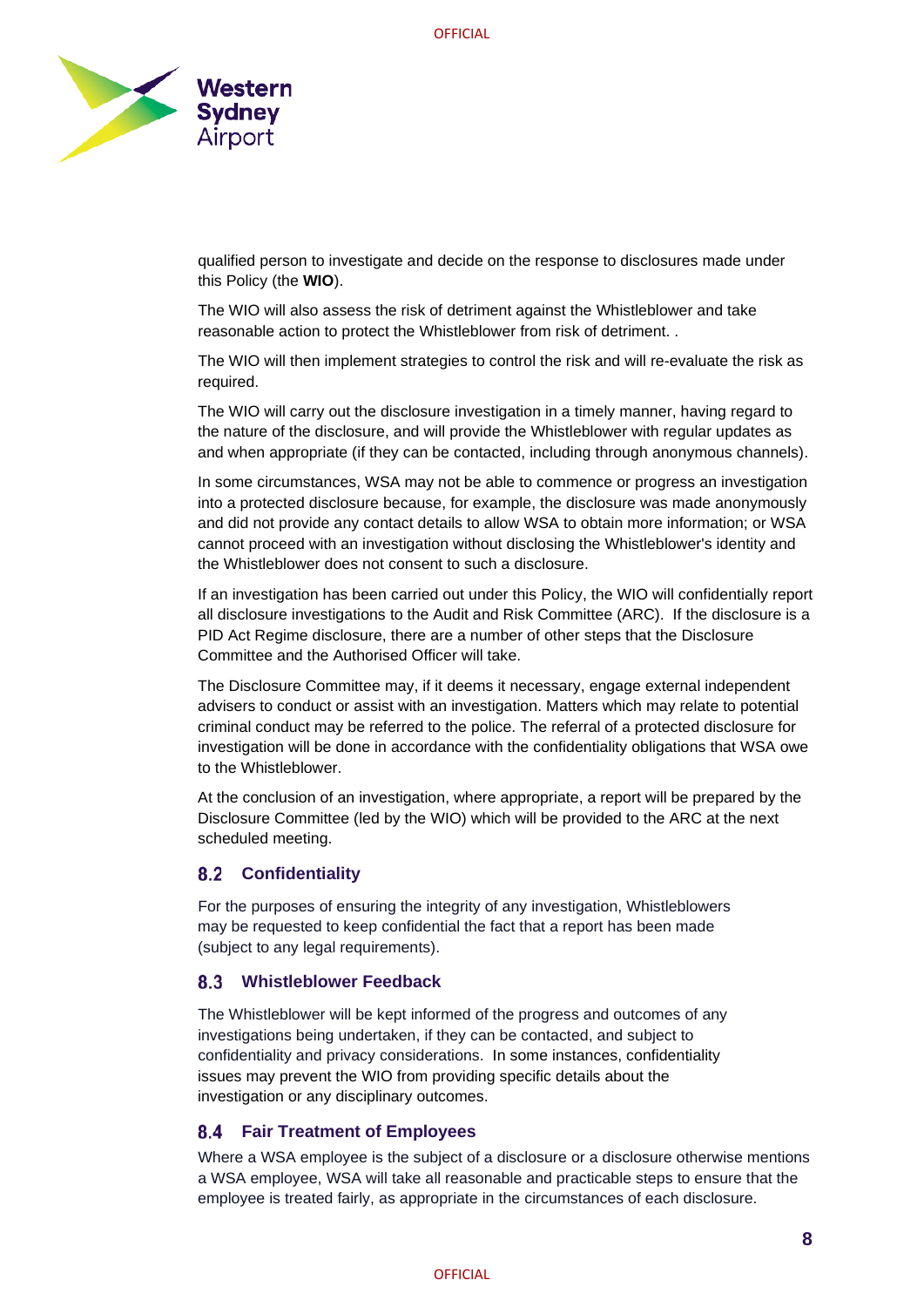

When an investigation needs to be undertaken, the process will be objective, fair and independent.

#### 85 **Further Avenues of Redress**

If you are not satisfied with the way WSA has investigated your disclosure you can complain to the Commonwealth Ombudsman.

Under the PID Act Regime, you can also make an external disclosure to any person about the same matter provided that it is not on balance contrary to public interest if:

- the investigation has not been completed within the allowed 90 days; or
- you believe that the investigation or the response to the investigation was inadequate, but you must not disclose any more information than is necessary and you must not disclose intelligence information.

# **9. Reports Concerning the Disclosure Committee**

Any concerns about the CEO, General Counsel, Internal Auditor or Chief People and Culture Officer should (but does not have to) be directed to the WSA FairCall Service. The WSA FairCall Service will refer the matter to the Chair of the Board Audit and Risk Committee (ARC).

In the event that the disclosure relating to or involving the conduct of a member of the Disclosure Committee is made to a Recipient, the Recipient will refer the matter directly to the Chair of the Board Audit and Risk Committee (ARC).

The Chair of the ARC will be the Whistleblower Investigation Officer in respect of any such disclosure.

# <span id="page-9-0"></span>**10. Whistleblower Protections and Support**

### **10.1 Protection of Identity and Confidentiality**

For disclosures made under this Policy, information from Whistleblowers must be kept confidential except as required or allowed by law, or where disclosure is necessary to regulatory authorities, law enforcement agencies or professional advisers.

WSA cannot disclose the identity or information that may lead to the identification of the Whistleblower unless WSA is authorised to do so under the Whistleblower Protection Scheme.

Subject to compliance with any legal requirements, upon receiving a report under this Policy WSA will not, nor will any manager, supervisor or WIO, disclose any details that would suggest or reveal the Whistleblower's identity unless the Whistleblower consents to this disclosure or WSA is otherwise authorised to make the disclosure. Any such disclosure will be made strictly on a confidential basis only.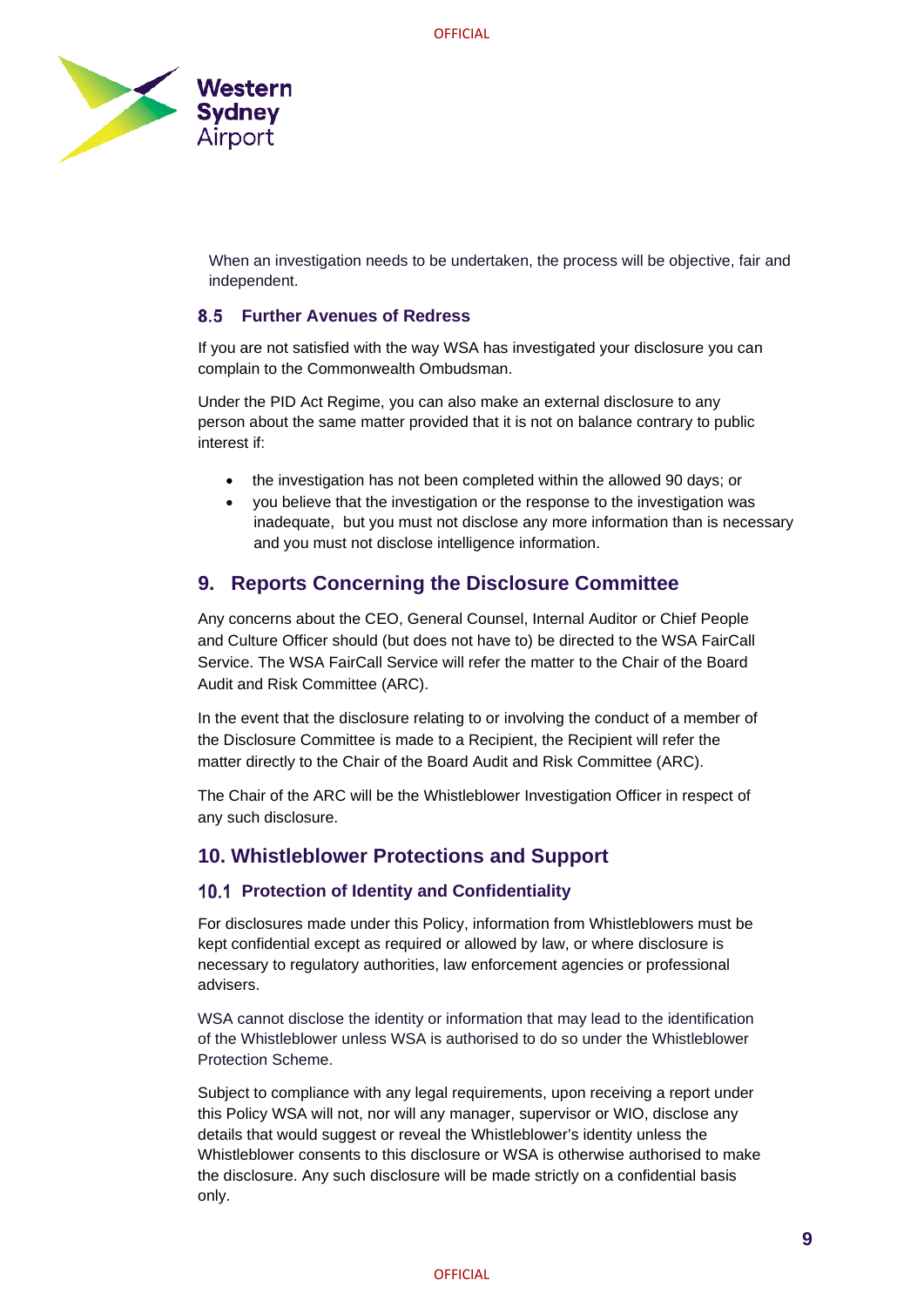

In some circumstances, WSA may request a Whistleblower's consent to disclose their identity in order to appropriately progress the investigation of the matters they have disclosed. A Whistleblower is under no obligation to provide their consent but are encouraged by WSA to do so as it will assist investigations and proper action being taken. A Whistleblower may also authorise WSA to disclose their identity to only a small number of people on a restricted basis.

If you have a complaint about a breach of confidentiality, you may raise it with under the WSA Workplace Grievance Policy, the General Counsel, Chief People & Culture Officer, or with ASIC, APRA or the ATO.

## **Protection from Detrimental Acts or Omissions**

It is unlawful for a person to:

- engage in any conduct that causes any detriment; or
- make a threat to cause any detriment,

to a Whistleblower or another person because the person engaging in the conduct believes or suspects that the other person or a third person made, may have made, proposes to make, or could make, a protected disclosure.

WSA will take all reasonable steps to protect a Whistleblower from any actual or threatened conduct that could cause a detriment because the Whistleblower made (or may make) a disclosure and will take action it considers appropriate where such conduct is identified.

Detrimental conduct includes:

- dismissal of an employee or injury in their employment;
- alteration of an employee's position or duties to their disadvantage;
- harassment or intimidation of a person;
- harm or injury to a person, including psychological harm; and
- damage to a person's property, reputation or financial position.

Detrimental conduct does **not** include:

- action that is reasonable for the purposes of protecting a Whistleblower from detriment; or
- managing a Whistleblower's unsatisfactory work performance in line with WSA's performance management framework.

A Whistleblower should inform the person they made the disclosure to if they become aware of any detrimental act or omission, threats or reprisal action in relation to a disclosure. If any of the above circumstances apply to you, you should seek independent legal advice.

All current employees of WSA have access to WSA's Employee Assistance Program, which is available on the WSA intranet.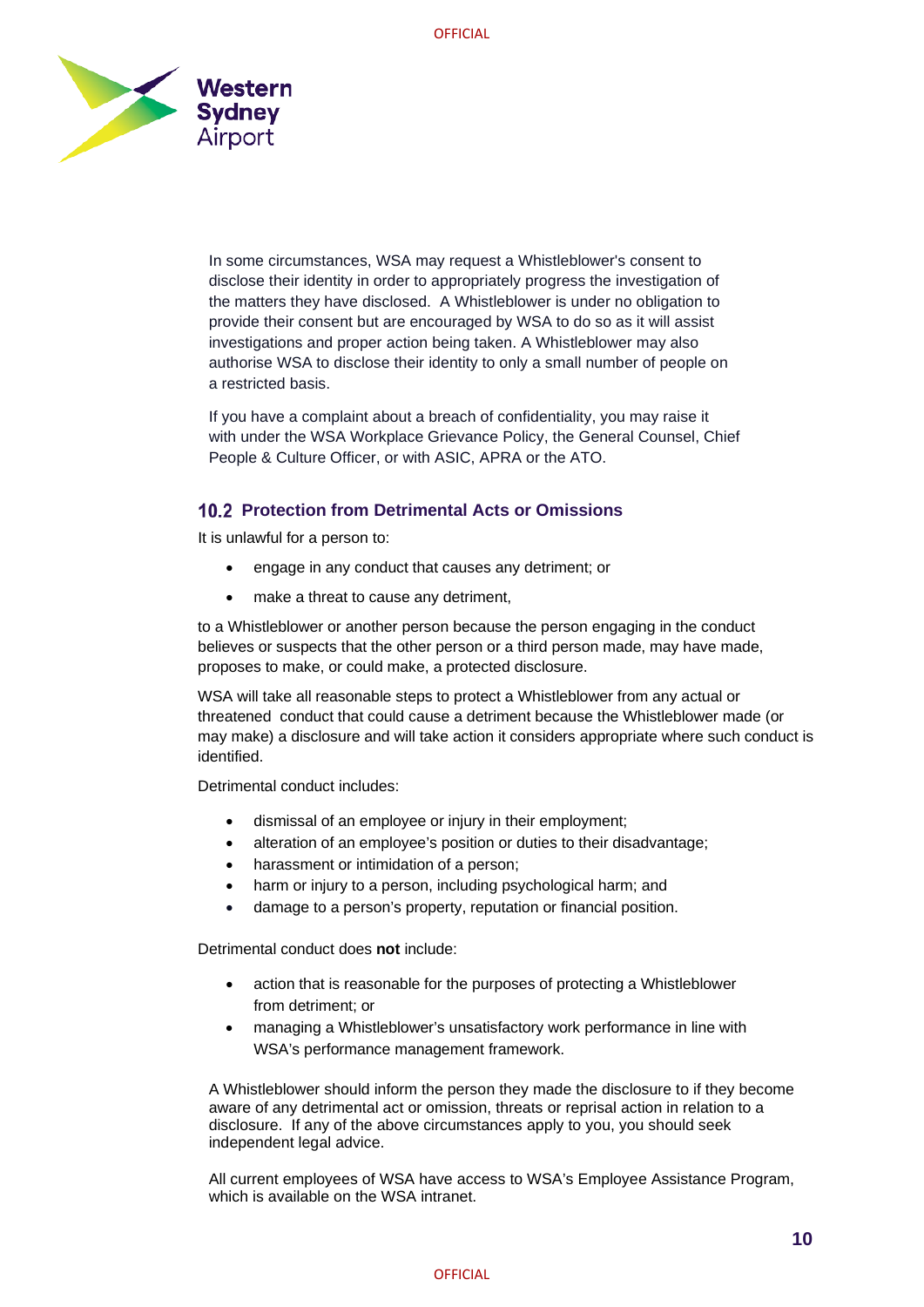

## **10.3 Compensation and Other Remedies**

A Whistleblower (or any other employee or person) can seek compensation and other remedies through the courts if:

- they suffer loss, damage or injury because of a disclosure; and
- WSA failed to take reasonable precautions and exercise due diligence to prevent the detrimental conduct.

You are encouraged to seek independent legal advice about what remedies may be available to you if you suffer loss, damage, or injury.

## **10.4 Support for Whistleblowers**

WSA is committed to ensuring that all personnel are supported. Where a protected disclosure is made, WSA will reiterate the requirements of this Policy and the Whistleblower Protection Scheme or PID Scheme.

Whistleblowers have access to WSA's Employee Assistance Program, which is available on the WSA intranet.

### **10.5 Records or Documents**

Any records or documents created in relation to a matter reported will be kept confidential, to the extent possible, and retained under strict security.

## **10.6 Statutory Protections**

Whistleblowers who make a qualifying protected disclosure are protected from the following in relation to their disclosure:

- civil liability;
- criminal liability; and
- administrative liability.

It is important to note that a Whistleblower does not get legal immunity from prosecution for their own misconduct revealed as part of the disclosure.

The protections apply not only to internal disclosures but to disclosures to legal practitioners, regulatory and other external bodies, and public interest and emergency disclosures that are made in accordance with the Corporations Act or PID Act. The maximum civil penalties (for breaching the confidentiality of an eligible whistleblower's identity or causing or threatening detriment) are as follows

- for individuals, the greater of up to \$1.05 million (5,000 penalty units) or three times the value of the benefit derived, or detriment avoided because of the contravention; and
- for companies, the greater of \$10.5 million (50,000 penalty units), or 10% of the annual turnover (up to \$525 million or 5 million penalty units), or three times the value of the benefit derived, or detriment avoided because of the contravention.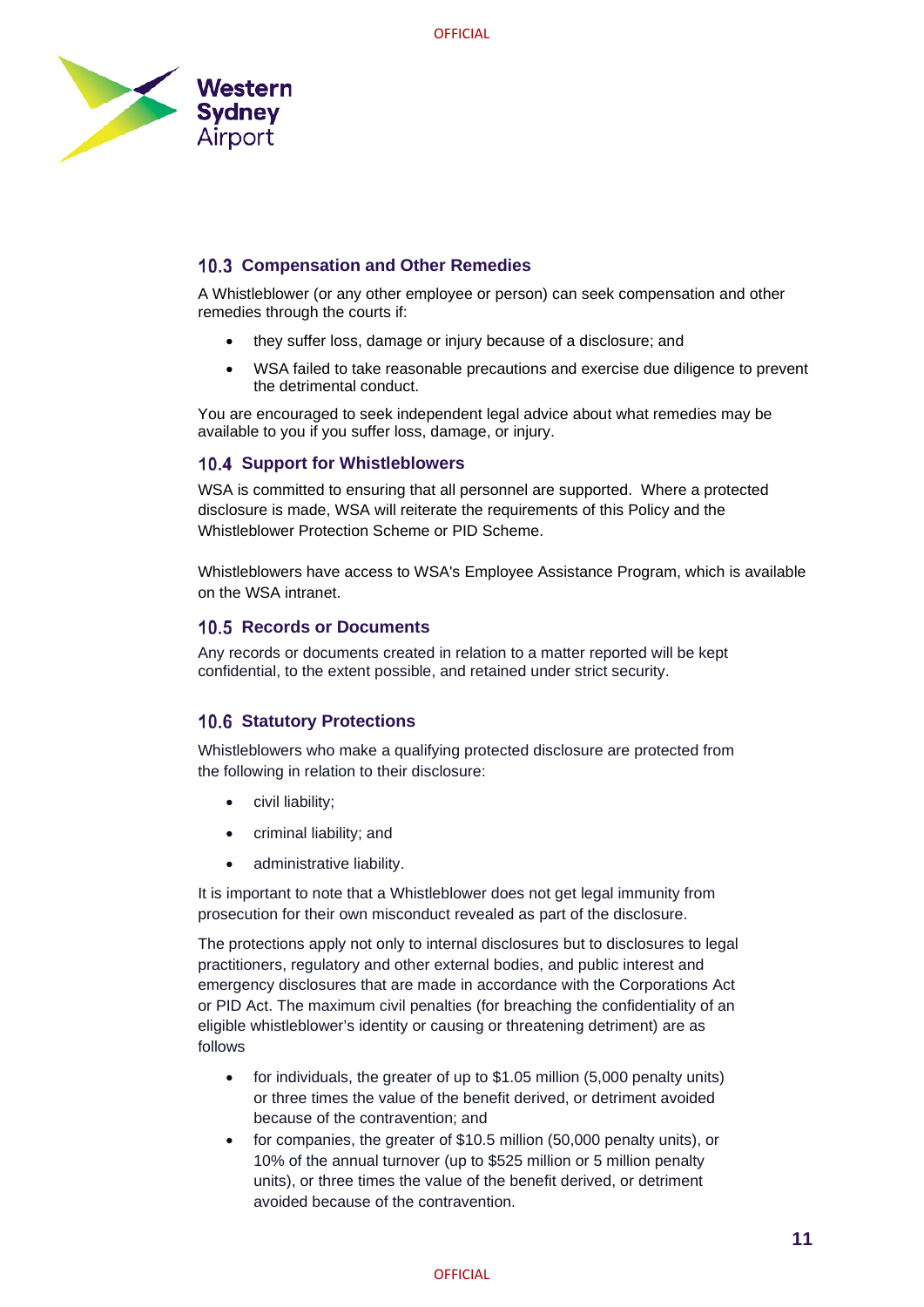

Disclosures that are not about a 'disclosable matter' do not qualify for protection under the Corporations Act (or Tax Administration Act, where relevant). Such disclosures may be protected under other legislation, such as the *Fair Work Act 2009.* 

The Chief People & Culture Officer can provide further information about these statutory protections.

# **11. Further Information**

In addition to compliance with this policy, further information and obligations are contained within other WSA Policies and Procedures.

Any employee who requires assistance in understanding this Policy should first consult their leader. Should further information be required, please contact the Chief People and Culture Officer.

It is a condition of any employment with WSA that all employees comply with this Policy at all times. However, this Policy does not form part of any employee's contract of employment with WSA.

Breach of this Policy by an employee of WSA may be regarded as misconduct and may lead to disciplinary action up to and including termination of employment.

| <b>Policy Owner</b>                      | Chief People & Culture Officer                                                                                                     |
|------------------------------------------|------------------------------------------------------------------------------------------------------------------------------------|
| Document status                          | Approved                                                                                                                           |
| <b>Issue date</b>                        | December 2019                                                                                                                      |
| Next review date                         | October 2020                                                                                                                       |
| <b>Amendment history</b>                 | v2.0                                                                                                                               |
| <b>Related policies &amp; procedures</b> | Code of Conduct<br><b>Statement of Business Ethics</b><br>Anti-Bribery and Corruption Policy<br><b>Fraud and Corruption Policy</b> |
| Document number                          |                                                                                                                                    |

## **Document control**